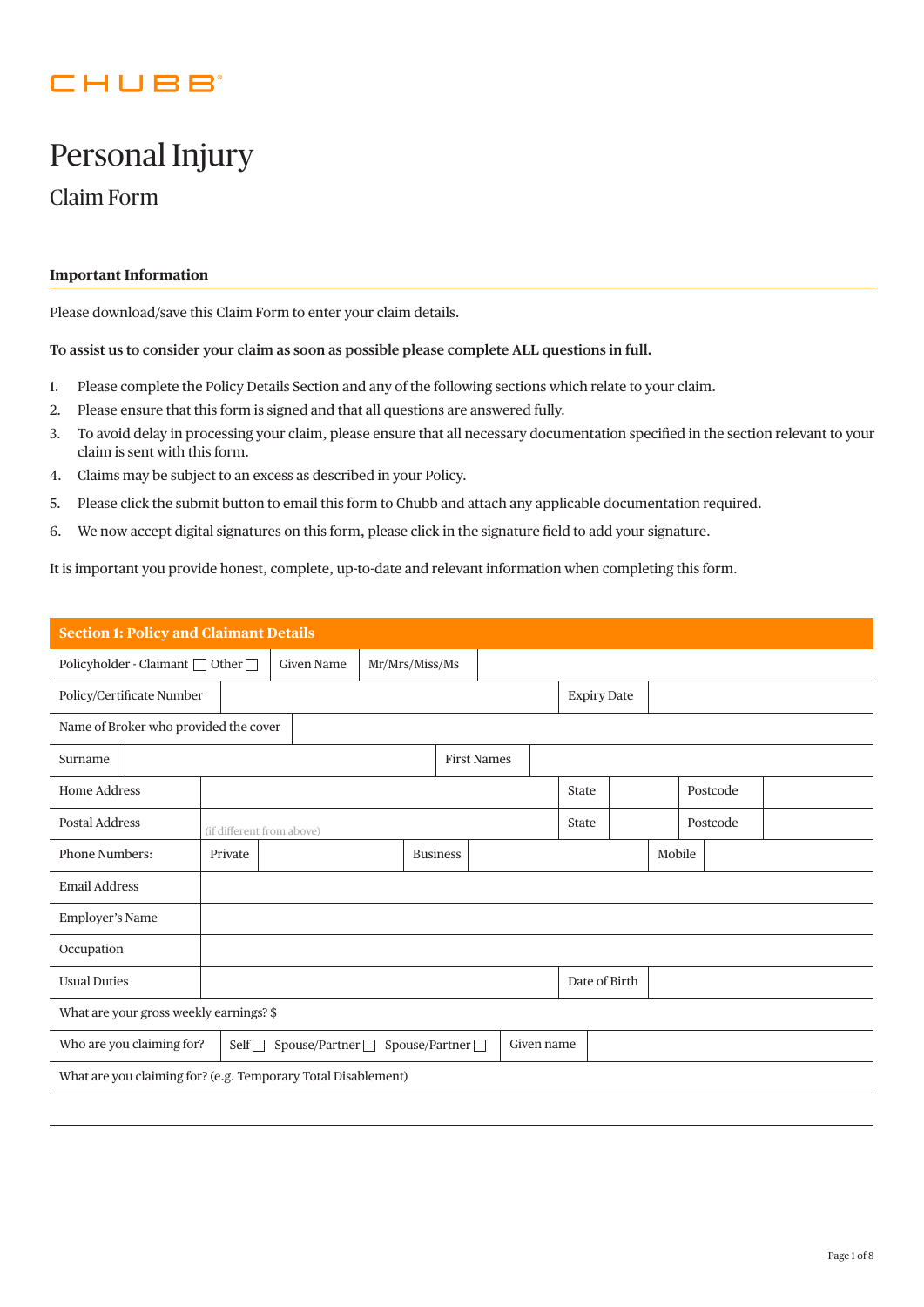## **Electronic Funds Transfer Details**

Following Chubb approval of your claim, should you wish to have your claim benefits transferred directly into your bank account, please provide the following details:

| <b>Australian Bank Account Details</b>                                                                                                                                                            |                                                                                                                                                                                          |                      |                              |  |  |                      |  |  |  |
|---------------------------------------------------------------------------------------------------------------------------------------------------------------------------------------------------|------------------------------------------------------------------------------------------------------------------------------------------------------------------------------------------|----------------------|------------------------------|--|--|----------------------|--|--|--|
| Name of Financial Institution                                                                                                                                                                     |                                                                                                                                                                                          |                      | <b>Account Holder's Name</b> |  |  |                      |  |  |  |
| <b>BSB</b> Number                                                                                                                                                                                 |                                                                                                                                                                                          |                      | <b>Account Number</b>        |  |  |                      |  |  |  |
|                                                                                                                                                                                                   | <b>GST Information (For Australian Claims Only)</b>                                                                                                                                      |                      |                              |  |  |                      |  |  |  |
| a) Are you registered for GST Purposes?                                                                                                                                                           |                                                                                                                                                                                          |                      |                              |  |  |                      |  |  |  |
|                                                                                                                                                                                                   | b) What is your Australian Business Number (ABN)?                                                                                                                                        |                      |                              |  |  |                      |  |  |  |
| c) Have you claimed or are you entitled to claim an Input Tax Credit (ITC) in respect to the GST paid on the insurance policy<br>$\exists$ Yes $\Box$ No<br>under which this claim is being made? |                                                                                                                                                                                          |                      |                              |  |  |                      |  |  |  |
|                                                                                                                                                                                                   | d) If Yes, what percentage of the GST did you claim or are you entitled to claim?<br>(if the GST paid and your ITC entitlement are the same amount, the answer to this question is 100%) |                      |                              |  |  | %                    |  |  |  |
| <b>Section 2 - Claims for Injury/Illness/Death</b>                                                                                                                                                |                                                                                                                                                                                          |                      |                              |  |  |                      |  |  |  |
| What is the injury or illness?                                                                                                                                                                    |                                                                                                                                                                                          |                      |                              |  |  |                      |  |  |  |
|                                                                                                                                                                                                   |                                                                                                                                                                                          |                      |                              |  |  |                      |  |  |  |
| If injury, how exactly did it occur?                                                                                                                                                              |                                                                                                                                                                                          |                      |                              |  |  |                      |  |  |  |
| i.e. playing sport, etc.                                                                                                                                                                          |                                                                                                                                                                                          |                      |                              |  |  |                      |  |  |  |
|                                                                                                                                                                                                   | When did the injury occur, or the illness begin or first manifest itself or when was it first diagnosed?                                                                                 |                      |                              |  |  |                      |  |  |  |
| Did the injury or illness cause you to stop work?                                                                                                                                                 |                                                                                                                                                                                          | $\Box$ Yes $\Box$ No | If Yes, when?                |  |  |                      |  |  |  |
| Have you returned to work full-time?                                                                                                                                                              |                                                                                                                                                                                          | $\Box$ Yes $\Box$ No | If Yes, when?                |  |  |                      |  |  |  |
| Have you returned to work part-time?                                                                                                                                                              |                                                                                                                                                                                          | $\Box$ Yes $\Box$ No | If Yes, when?                |  |  |                      |  |  |  |
| If Yes, - what hours and duties are you working?                                                                                                                                                  |                                                                                                                                                                                          |                      |                              |  |  |                      |  |  |  |
| Days<br>Hours                                                                                                                                                                                     | Duties                                                                                                                                                                                   |                      |                              |  |  |                      |  |  |  |
|                                                                                                                                                                                                   | Is this condition due to injury or sickness arising out of your employment?                                                                                                              |                      |                              |  |  | $\Box$ Yes $\Box$ No |  |  |  |
| If Yes, give details                                                                                                                                                                              |                                                                                                                                                                                          |                      |                              |  |  |                      |  |  |  |
| If Injury, how exactly did it occur?                                                                                                                                                              |                                                                                                                                                                                          |                      |                              |  |  |                      |  |  |  |
|                                                                                                                                                                                                   |                                                                                                                                                                                          |                      |                              |  |  |                      |  |  |  |
| Who is your usual family doctor?                                                                                                                                                                  |                                                                                                                                                                                          |                      |                              |  |  |                      |  |  |  |
| Name                                                                                                                                                                                              |                                                                                                                                                                                          |                      |                              |  |  |                      |  |  |  |
| Address                                                                                                                                                                                           |                                                                                                                                                                                          |                      |                              |  |  |                      |  |  |  |
| <b>Telephone Numbers</b>                                                                                                                                                                          |                                                                                                                                                                                          |                      |                              |  |  |                      |  |  |  |
| When did you first get treatment from a medical practitioner for this condition?                                                                                                                  |                                                                                                                                                                                          |                      |                              |  |  |                      |  |  |  |
| Doctor's Name                                                                                                                                                                                     |                                                                                                                                                                                          |                      |                              |  |  |                      |  |  |  |
| Address                                                                                                                                                                                           |                                                                                                                                                                                          |                      |                              |  |  |                      |  |  |  |
| Telephone Number                                                                                                                                                                                  |                                                                                                                                                                                          |                      |                              |  |  |                      |  |  |  |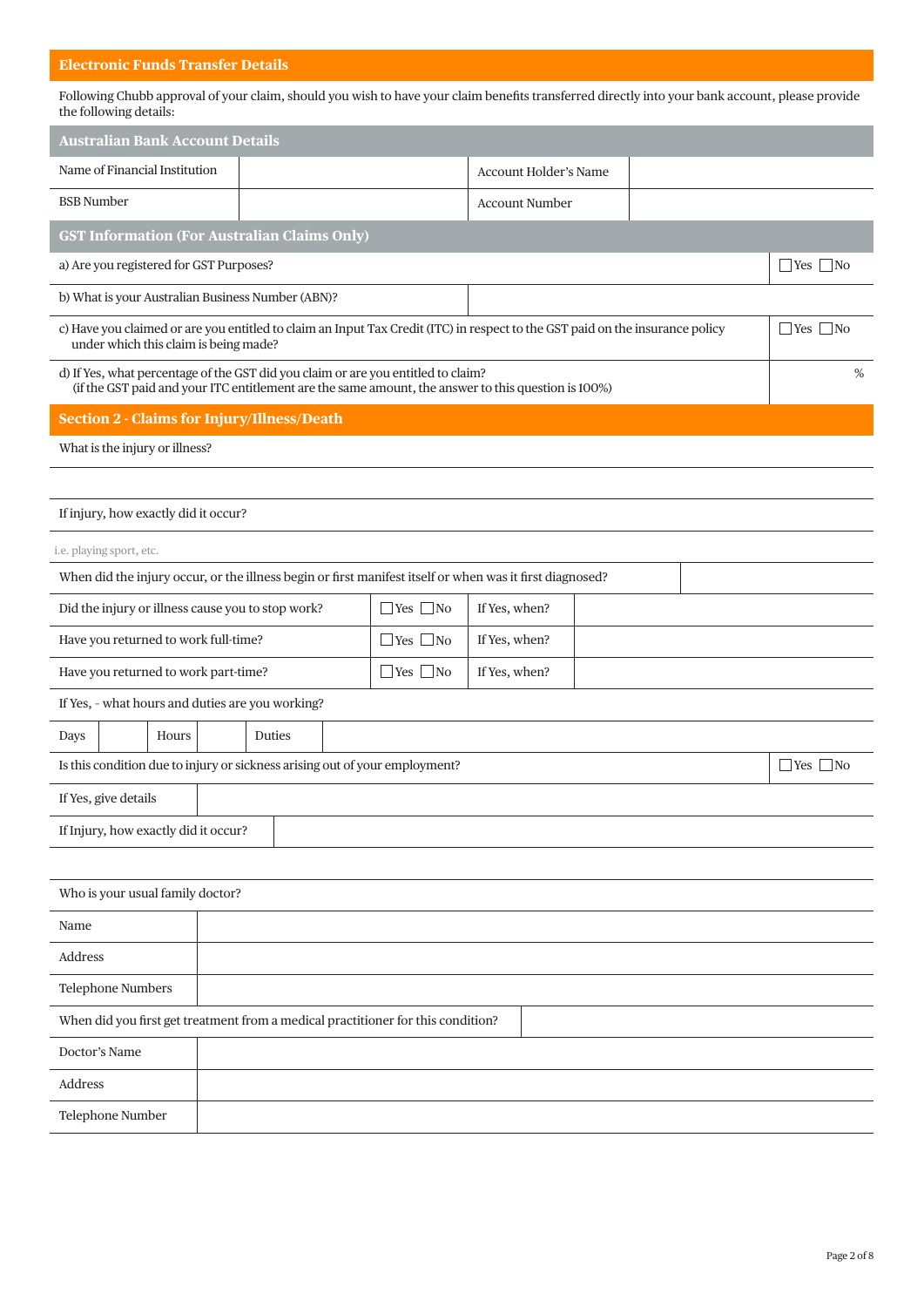| Have you consulted any other medical practitioner for this condition? If Yes, give details<br>$\Box$ Yes $\Box$ No    |                                    |           |  |        |           |  |                      |
|-----------------------------------------------------------------------------------------------------------------------|------------------------------------|-----------|--|--------|-----------|--|----------------------|
| Doctor's Name                                                                                                         |                                    |           |  |        |           |  |                      |
| Address                                                                                                               |                                    |           |  |        |           |  |                      |
| Telephone Number                                                                                                      |                                    |           |  | Period |           |  |                      |
| Did you go to hospital? If Yes, give details                                                                          |                                    |           |  |        |           |  | $\Box$ Yes $\Box$ No |
| Hospital Name                                                                                                         |                                    |           |  |        |           |  |                      |
| Address                                                                                                               |                                    |           |  |        |           |  |                      |
| Dates of Admission and Discharge                                                                                      |                                    | Admission |  |        | Discharge |  |                      |
| Number of Days in Hospital                                                                                            |                                    |           |  |        |           |  |                      |
| During the 24 hours before the injury, did you drink any alcohol or take any drugs? If Yes, give details              |                                    |           |  |        |           |  | $\Box$ Yes $\Box$ No |
| State types & quantities                                                                                              |                                    |           |  |        |           |  |                      |
| Have you ever had this or a similar condition in the past? If Yes, give details                                       |                                    |           |  |        |           |  | $\Box$ Yes $\Box$ No |
| Date(s),                                                                                                              |                                    |           |  |        |           |  |                      |
| Treatment received                                                                                                    |                                    |           |  |        |           |  |                      |
| Name of treating Doctors/Specialists                                                                                  |                                    |           |  |        |           |  |                      |
| Addresses of Doctors/Specialist who treated you                                                                       |                                    |           |  |        |           |  |                      |
| What other significant medical or surgical treatment have you received in the past 5 years? Please give details below |                                    |           |  |        |           |  |                      |
| Date(s)                                                                                                               |                                    |           |  |        |           |  |                      |
|                                                                                                                       | Nature of the condition(s) treated |           |  |        |           |  |                      |
| Name of treating Doctors/Specialists                                                                                  |                                    |           |  |        |           |  |                      |
| Addresses of Doctors/Specialist who treated you                                                                       |                                    |           |  |        |           |  |                      |
| Are you affected by any other long term or chronic disability? If Yes, give details<br>$\Box$ Yes $\Box$ No           |                                    |           |  |        |           |  |                      |

## **Section 3 - Claims for additional Benefits for Injury or Illness**

Not all Policies provide these Benefits. Please only complete if applicable

Are you claiming for:

- homecare or income replacement after major surgery for cancer
- childminding or income replacement after a child's accident
- home tuition fees after a child's accident
- medical expenses not covered by Medicare
- damage to personal property

Give details, specifying each item

| Item | Amount |
|------|--------|
|      | A\$    |
|      | A\$    |
|      | A\$    |
|      | A\$    |

 **Please attach invoices or other evidence of the expenses you have incurred or receipts for damaged property.**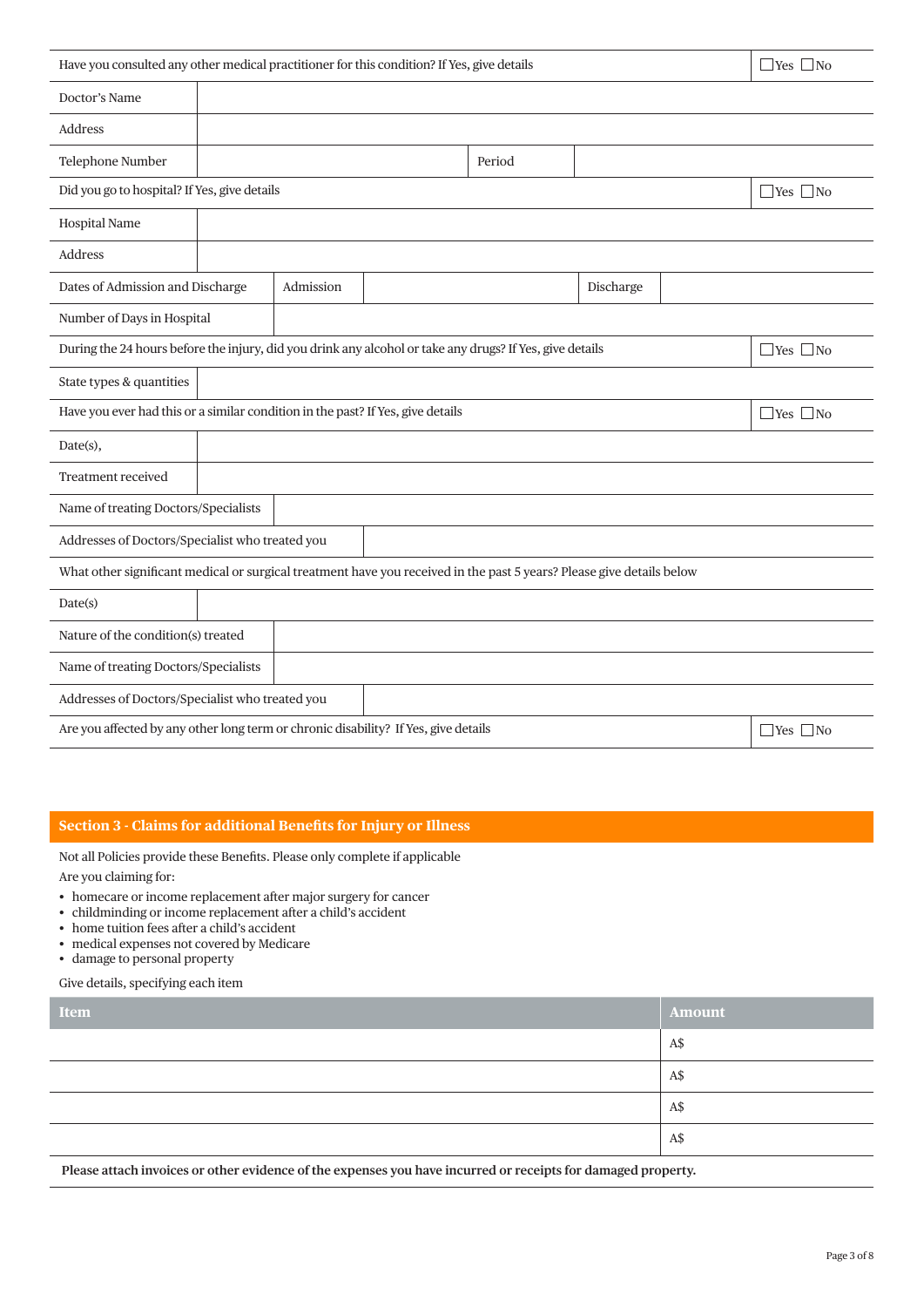### **Section 4 - Other Insurance/Benefits**

Are you claiming insurance or compensation from any other insurance company?

eg. Workers Compensation, Traffic Accident Commission, sports body or any income replacement. If Yes, give details below

 $\Box$ Yes  $\Box$ No

| Name of insured organisation/employer & telephone number                            |  |                      |                                                                                                                                     |            |                         |    |  |                      |
|-------------------------------------------------------------------------------------|--|----------------------|-------------------------------------------------------------------------------------------------------------------------------------|------------|-------------------------|----|--|----------------------|
| Name of Insurer                                                                     |  |                      |                                                                                                                                     |            | Telephone No.           |    |  |                      |
| Type of cover                                                                       |  |                      |                                                                                                                                     |            | Amount claimed per week |    |  |                      |
| Do you have private health insurance?                                               |  | $\Box$ Yes $\Box$ No | If Yes, give details                                                                                                                |            |                         |    |  |                      |
| Do you have ambulance cover?                                                        |  | $\Box$ Yes $\Box$ No | If Yes, give details                                                                                                                |            |                         |    |  |                      |
| <b>Section 5 - To be Completed by Your Employer</b>                                 |  |                      |                                                                                                                                     |            |                         |    |  |                      |
|                                                                                     |  |                      | If Self Employed please provide your Tax Assessment advice from the ATO from the previous financial year as proof of your earnings. |            |                         |    |  |                      |
| Name of Employer                                                                    |  |                      |                                                                                                                                     |            |                         |    |  |                      |
| This is to certify that                                                             |  |                      |                                                                                                                                     | $\sigma$ f |                         |    |  |                      |
| has been unable to attend his/her occupation as a result of Injury or Sickness from |  |                      |                                                                                                                                     |            |                         | to |  |                      |
| His/Her average Gross Weekly Salary at the time of this accident/sickness was       |  |                      |                                                                                                                                     | A\$        |                         |    |  | per week             |
| He/She has been employed since                                                      |  |                      |                                                                                                                                     |            |                         |    |  |                      |
| His/Her Sick Leave Entitlement at the time of this accident/sickness was            |  |                      |                                                                                                                                     |            |                         |    |  | days                 |
| Has a claim for Worker's Compensation been lodged                                   |  |                      |                                                                                                                                     |            |                         |    |  | $\Box$ Yes $\Box$ No |
|                                                                                     |  |                      | In the case of a motor vehicle accident has a claim been lodged against the Traffic Accident Commission?                            |            |                         |    |  | $\Box$ Yes $\Box$ No |
| Signature of Employer or Supervisor                                                 |  |                      |                                                                                                                                     |            |                         |    |  |                      |
|                                                                                     |  |                      |                                                                                                                                     |            |                         |    |  |                      |
| Name of Employer or Supervisor (please print)                                       |  |                      |                                                                                                                                     |            |                         |    |  |                      |
| Telephone Number                                                                    |  |                      |                                                                                                                                     | Date       |                         |    |  |                      |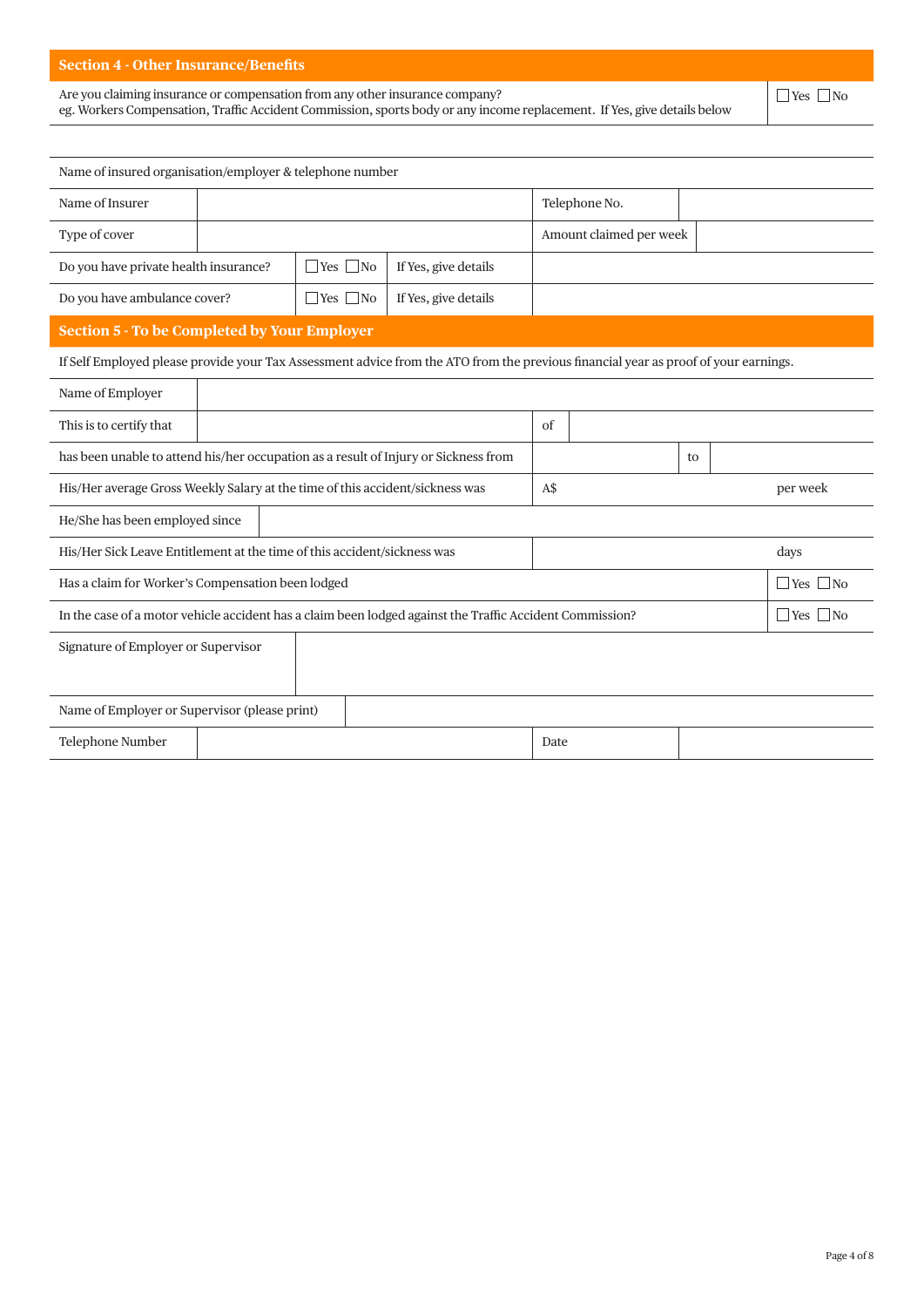#### **Chubb Insurance Australia Limited, Claim Privacy Consent and Declaration**

#### **Claim Privacy Consent**

Chubb Insurance Australia Limited (Chubb) collects, uses and handles your personal information in accordance with the Privacy Act 1988 (Cth). You can access a copy of our Privacy Policy on our website at https://www2.chubb.com/au-en/footer/privacy.aspx or by contacting our customer relations team.

Your personal information will be used by Chubb, or third parties engaged by Chubb, for the purpose of assessing your claim or your entitlement to benefits and, if the claim is accepted, for administration of the claim and for planning, product development and research purposes including customer surveys.

In so far as it is relevant to the claim, your personal information may include:

- a) information that is health information or sensitive information, including, without limitation, your medical history, any treatment received by you and any medication taken or prescribed for you (at any time) or your health insurance claims history, including Medicare;
- b) information relating to other insurance policies, including terms and conditions and claims history;
- c) details of your employment including position, period of employment, remuneration, hours worked and duties performed (at any time);
- d) information relating to your income, assets, liabilities and solvency;
- e) information from third persons who may have information relevant to your eligibility to receive a benefit, or your entitlement to receive an ongoing benefit;
- f) payment or billing information, such as bank account details, direct debit and credit card details or premium funding and insurance payment arrangements; and
- g) any other personal information that you may provide to Chubb or its third party contractors.

## **Collection from and Disclosure to Third Parties**

To assess and process your claim Chubb may need to collect your personal information from third parties such as, but not limited to, your insurance broker, claims reference services, government organisations (for example, social security agencies or taxation offices), your doctor or other health service provider, any forensic accountant or investigator retained by Chubb, your employers (past and present), your accountant and any businesses which provide information about the commercial activities of persons or, if you are, or have been, bankrupt the trustee of your estate.

Chubb may disclose your personal information, including health and sensitive information, to other entities within the Chubb Group, other insurers, our reinsurers or third parties, including contractors and contracted service providers (such as assessors or investigators) who we, or those other Chubb Group entities, have engaged to provide a specific service related to the administration of your claim and the policy. Those entities may be located overseas, for example the regional head offices of Chubb in Singapore, UK or USA or third parties with whom we or those other Chubb Group entities have subcontracted to provide a specific service for us, which may be located outside of Australia (such as in the Philippines or USA). These entities and their locations may change from time to time. Please contact us, if you would like a full list of the countries in which these third parties are located.

Chubb may also disclose your personal information to witnesses in respect to your claim and to government agencies including the police (where we are compelled to by law).

If you'd like a copy of your personal information or wish to correct or update it, want to withdraw your consent to receiving offers of products of services from us or persons we have an association with, please complete Our Personal Information Request Form online or download it from www2.chubb.com/au-en/footer/privacy.aspx and return to CustomerService.AUNZ@chubb.com or contact our customer relations team on 1800 815 675.

Please note if you do not consent to the terms of this Privacy Consent or revoke your consent, Chubb may not be able to process or assess your claim.

#### **Privacy Consent, Declaration and Authority**

I:

- consent to the collection, use and disclosure of my personal information in accordance with Chubb's Privacy Policy and this document for the assessment of my claim. This consent remains valid unless I alter or revoke it by giving written notice to Chubb as outlined above;
- understand that by investigating my claim or by accepting proof of my claim, Chubb has made no acceptance of liability, nor waived any of its rights in defense of any claim arising under the insurance policy;
- agree to use my best endeavors and render all reasonable assistance and co-operation to Chubb in the assessment of my claim;
- confirm that any information that I supply will be true and correct and that I will not withhold any information likely to affect the acceptance or handling of my claim;
- understand that my claim may be denied if the information supplied is untrue, or I have not revealed all relevant facts;
- authorise any person or entity, including but not limited to the third parties referred to above, to provide to Chubb such personal information as Chubb considers relevant for its assessment of my claim;
- authorise Chubb to disclose my personal information (including sensitive/health information) to other third parties referred to above (who may be located overseas) where relevant to the assessment of my claim;
- appoint Chubb to do everything necessary including to execute on my behalf any documents or do such acts as required to give effect to this Privacy Consent, Declaration and Authority.

| Signature of Claimant |      |  |
|-----------------------|------|--|
| Name of Claimant      | Date |  |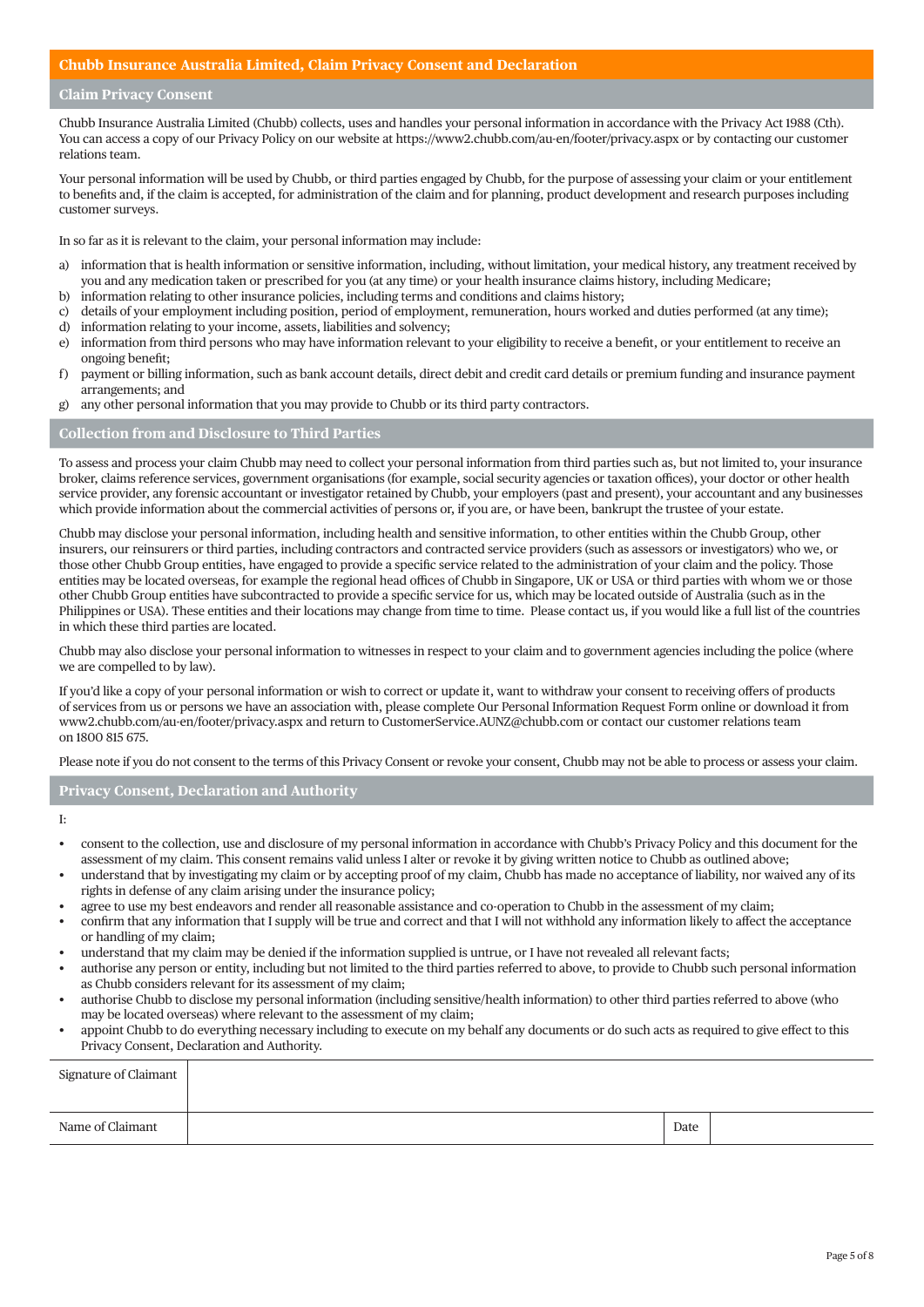## **Section 7 - Medical Practitioner's Statement to Company**

#### **The Policyholder is responsible for any fee for this statement. This form should be completed and returned to Chubb promptly.**

| Patient's Full Name                                                                              |  |     |        |     |               |  |  |
|--------------------------------------------------------------------------------------------------|--|-----|--------|-----|---------------|--|--|
| Height                                                                                           |  | cms | Weight | kgs | Date of Birth |  |  |
| Diagnosis (if fracture or dislocation, describe nature and location <i>i.e. Simple, Compound</i> |  |     |        |     |               |  |  |

| Cause:                                                                                                    |                             |  |                   |  |                  |                   |  |                      |  |  |  |
|-----------------------------------------------------------------------------------------------------------|-----------------------------|--|-------------------|--|------------------|-------------------|--|----------------------|--|--|--|
| If available please provide a copy of X-ray report                                                        |                             |  |                   |  |                  |                   |  |                      |  |  |  |
| Is this condition an injury $\Box$ or an illness $\Box$                                                   |                             |  |                   |  |                  |                   |  |                      |  |  |  |
| Does the patient have any other injury or illness that is contributing to the condition? eg: Osteoporosis |                             |  |                   |  |                  |                   |  | $\Box$ Yes $\Box$ No |  |  |  |
| If Yes, give details                                                                                      |                             |  |                   |  |                  |                   |  |                      |  |  |  |
| Is condition due to injury or sickness arising out of the patient's employment?                           |                             |  |                   |  |                  |                   |  | $\Box$ Yes $\Box$ No |  |  |  |
| If Yes, give details                                                                                      |                             |  |                   |  |                  |                   |  |                      |  |  |  |
| Was the disability sports related?                                                                        |                             |  |                   |  |                  |                   |  | $\Box$ Yes $\Box$ No |  |  |  |
| If Yes, give details                                                                                      |                             |  |                   |  |                  |                   |  |                      |  |  |  |
| Date of onset/first symptoms?                                                                             |                             |  |                   |  |                  |                   |  |                      |  |  |  |
| When did the patient first consult you for this condition?                                                |                             |  |                   |  |                  |                   |  |                      |  |  |  |
| Has the patient ever had the same or similar condition?                                                   |                             |  |                   |  |                  |                   |  | $\Box$ Yes $\Box$ No |  |  |  |
| If Yes, give details                                                                                      |                             |  |                   |  |                  |                   |  |                      |  |  |  |
| How long have you been the patient's usual doctor/medical practice?                                       |                             |  |                   |  |                  | years             |  |                      |  |  |  |
| Has the patient been hospitalised?                                                                        |                             |  | Date of Admission |  |                  | Date of Discharge |  |                      |  |  |  |
| Name of Hospital                                                                                          |                             |  |                   |  |                  |                   |  |                      |  |  |  |
| Name of patient's usual doctor/medical practice                                                           |                             |  |                   |  |                  |                   |  |                      |  |  |  |
| Has the patient had surgery or is it anticipated?                                                         |                             |  |                   |  |                  |                   |  | $\Box$ Yes $\Box$ No |  |  |  |
| If Yes, give details                                                                                      |                             |  |                   |  |                  |                   |  |                      |  |  |  |
| Date performed or anticipated                                                                             |                             |  |                   |  | Name of hospital |                   |  |                      |  |  |  |
| Did you provide other medical services (including pathology) to the patient?                              |                             |  |                   |  |                  |                   |  | $\Box$ Yes $\Box$ No |  |  |  |
| If Yes, itemise, date,<br>give details                                                                    |                             |  |                   |  |                  |                   |  |                      |  |  |  |
|                                                                                                           |                             |  |                   |  |                  |                   |  |                      |  |  |  |
| Was the patient referred by you or to you?                                                                |                             |  |                   |  |                  |                   |  | $\Box$ Yes $\Box$ No |  |  |  |
| Please provide:                                                                                           |                             |  |                   |  |                  |                   |  |                      |  |  |  |
| Name of referring doctor                                                                                  |                             |  |                   |  |                  |                   |  |                      |  |  |  |
|                                                                                                           | Address of referring doctor |  |                   |  |                  |                   |  |                      |  |  |  |
| Date of referral                                                                                          |                             |  |                   |  |                  |                   |  |                      |  |  |  |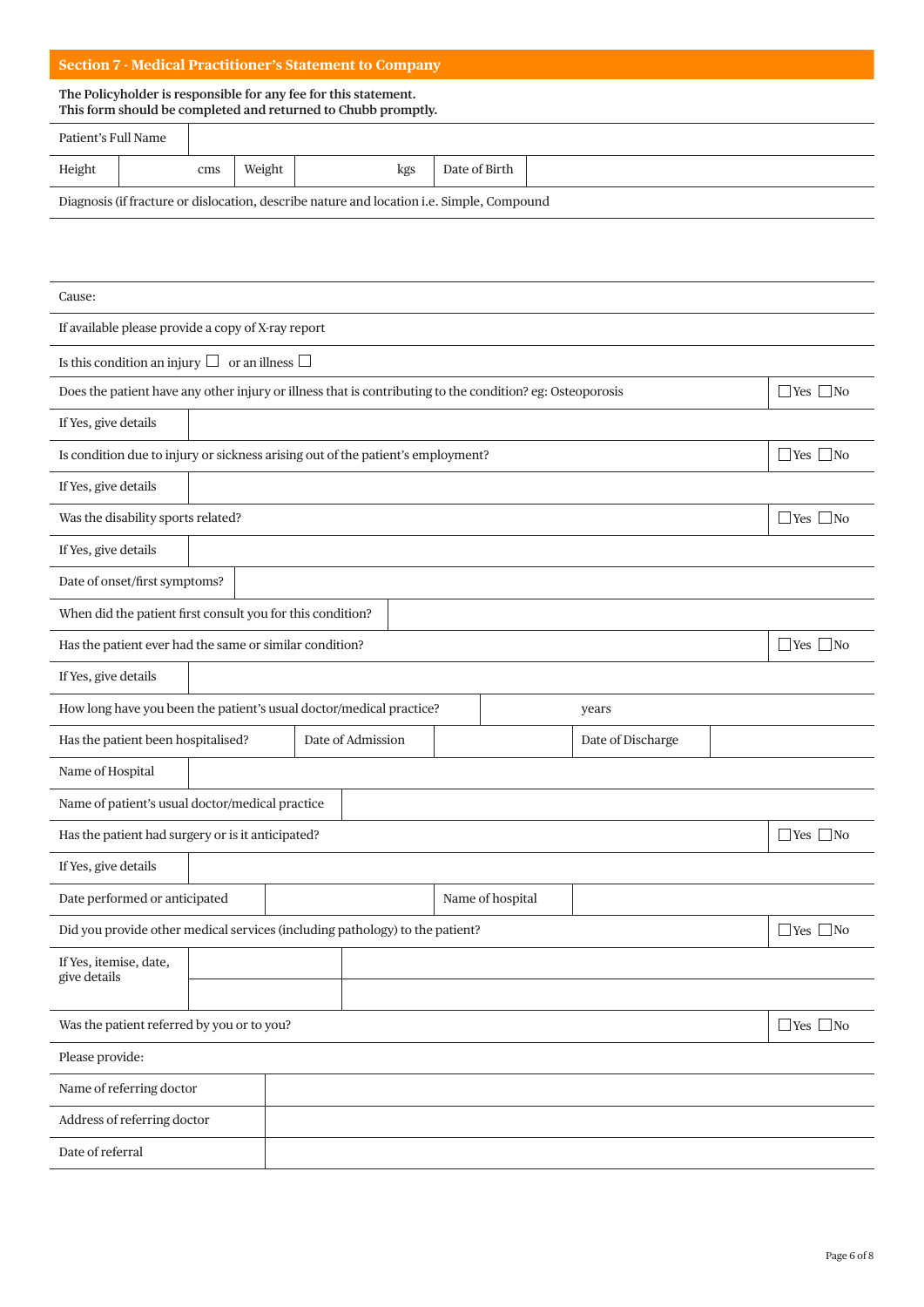| <b>Section 7 - Medical Practitioner's Statement to Company (Continued)</b> |                |                                                                   |      |  |    |  |  |  |  |  |
|----------------------------------------------------------------------------|----------------|-------------------------------------------------------------------|------|--|----|--|--|--|--|--|
| Is the patient still disabled?                                             | $\Box$ No      | when did the patient return to work?                              |      |  |    |  |  |  |  |  |
|                                                                            | $\mathbf{Yes}$ | how long will the patient be:                                     |      |  |    |  |  |  |  |  |
|                                                                            |                | Totally Disabled (unable to perform any part of their occupation) | from |  | to |  |  |  |  |  |
|                                                                            |                | Partially Disabled (able to perform part of their occupation)     | from |  | to |  |  |  |  |  |

If partially disabled, what duties could the patient perform and for how many hours a week?

|                                                                                                                                                                                                                                    | Hours per week       |
|------------------------------------------------------------------------------------------------------------------------------------------------------------------------------------------------------------------------------------|----------------------|
| Has the patient requested medical evidence for the current disability to be issued to any other insurance company, accident<br>commission, Workers Compensation insurer, Social Security, sports body or any other insurance body? | $\Box$ Yes $\Box$ No |
| If Yes, give details:                                                                                                                                                                                                              |                      |
| Name of Company and Claim No.                                                                                                                                                                                                      |                      |
| Contact Name and Telephone No.                                                                                                                                                                                                     |                      |
| Remarks:                                                                                                                                                                                                                           |                      |

|                   | Signature of medical practitioner |                                                                                                 |                       |      |
|-------------------|-----------------------------------|-------------------------------------------------------------------------------------------------|-----------------------|------|
| Name - print      |                                   |                                                                                                 |                       | Date |
| Qualifications    |                                   |                                                                                                 |                       |      |
| Address           |                                   |                                                                                                 |                       |      |
| Telephone Number  |                                   |                                                                                                 |                       |      |
|                   |                                   | To Be Completed by the Insured for all Claims on Group Personal Injury and/or Sickness Policies |                       |      |
| Ι,                |                                   |                                                                                                 |                       |      |
| confirm that      |                                   |                                                                                                 |                       |      |
|                   |                                   | is an Employee/Member/Volunteer Worker/Other (Please Specify)                                   |                       |      |
| of (company name) |                                   |                                                                                                 |                       |      |
|                   |                                   | and that he/she is eligible to claim for the Injury/Illness occurring on                        |                       |      |
| Signature         |                                   |                                                                                                 | Name                  |      |
| Title             |                                   |                                                                                                 | <b>Contact Number</b> |      |
|                   | Claim Reference (if known)        |                                                                                                 |                       |      |
|                   | Policy Number (if known)          |                                                                                                 |                       |      |
|                   |                                   |                                                                                                 |                       |      |